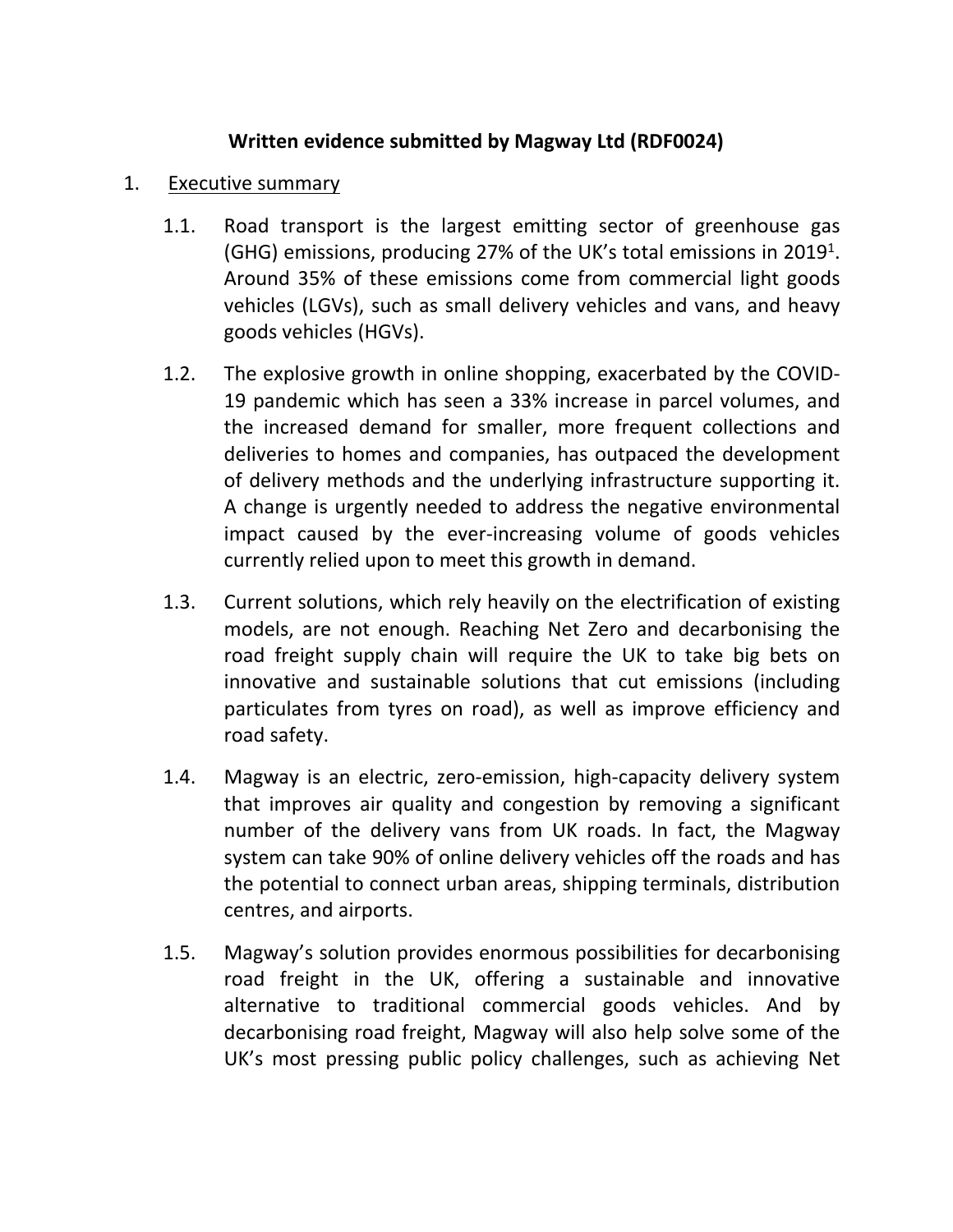Zero, improving air quality, reducing congestion and road fatalities and future-proofing the UK's supply chain infrastructure.

## 2. About Magway

- 2.1. Magway is an electric, zero-emission, high-capacity delivery system operating through a secure pipe-based network. The Magway system can replace commercial road vehicles, decarbonising road freight, reducing congestion, increasing logistics capacity and improving supply chain resilience and efficiency.
- 2.2. Magway was founded in the UK in 2017 and is co-funded by Innovate UK through the 'Emerging and Enabling Technologies' competition.
- 2.3. Magway can significantly increase the UK's logistics capacity. It is able to deliver goods more reliably, with greater predictability and at a reduced cost, thus providing added resilience to the UK's supply chains. This offers a zero-emissions alternative to HGV and LGV transportation, both on public roads and also on sites such as airports and ports.
- 3. The problem
	- 3.1. The explosive growth in online shopping means that consumer demand is shifting towards e-commerce and home delivery. This is creating a capacity issue. In the next five years, UK parcel volumes from online shopping alone are predicted to double, rising to six billion per annum. Internationally, this number is 200 billion per annum.
	- 3.2. This increasing demand for small deliveries, direct to people's homes, around the clock, comes at a high cost to the environment. Current urban freight transport models bring the negative externalities of emissions, pollution, noise, congestion, and habitat loss.
	- 3.3. In 2019, HGVs alone accounted for more than 16% of the UK's transport emissions<sup>2</sup>, despite making up only 1% of UK road vehicles. According to the Department for Transport's road traffic forecasts, HGV traffic will grow by 8% by 2050, which risks emissions from the sector growing.<sup>3</sup> Similarly, light vans accounted for 16% of domestic GHG emissions in the same year. $4$  A change is urgently needed to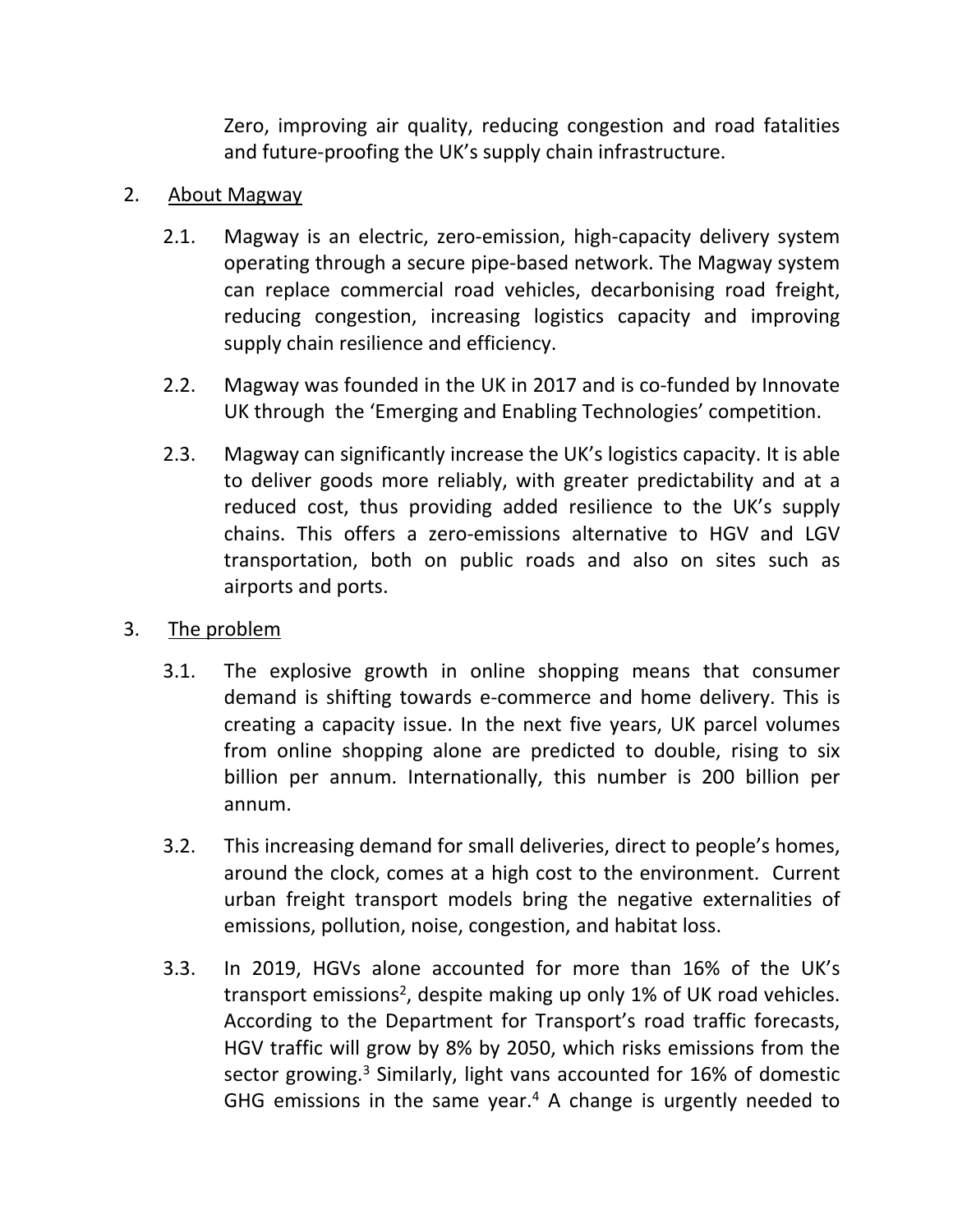address the negative environmental impact from the ever-increasing volume of goods vehicles on UK roads.

- 3.4. Electrifying existing modes of road freight is not enough. Aside from the most widely acknowledged barriers to electrifying the freight sector, including the high cost of electric batteries, long battery recharging times and the lack of public charging infrastructure, electrification does not solve other pressing policy challenges such as road congestion and road traffic deaths.
- 3.5. Road traffic congestion in central London alone has risen by between 17% and 31% since 2009<sup>5</sup>. Replacing traditional delivery vehicles with electric alternatives does not deal with the problems posed by the number of vehicles on British roads. Equally, HGVs are involved in over 50% of all motorway fatalities in the UK per year, despite accounting for only 1% of UK road vehicles. It is unlikely that electric alternatives will be less prone to traffic accidents.
- 3.6. Decarbonising road freight on the journey to Net Zero will require more than just electrifying existing modes of road freight. The UK should take big bets on solutions that reduce carbon emissions and solve other problems including congestion, road safety, and supply chain resilience.
- 4. Magway's solution
	- 4.1. Magway's system is an electric, zero-emission, high-capacity delivery system that can be powered using renewable energy, thus offering significant scope to reduce the CO2 emissions generated by commercial delivery vehicles that currently dominate road freight.
	- 4.2. Using electric powered linear synchronous motor and control technology mounted on a single track, totes carrying freight are moved at high speeds of up to 54km/hr through a secure and unobtrusive network of overground or underground utility pipes which are one meter in diameter. These networks have the potential to connect cities, towns, and communities as well as link shipping terminals, distribution centres, airports, and urban areas.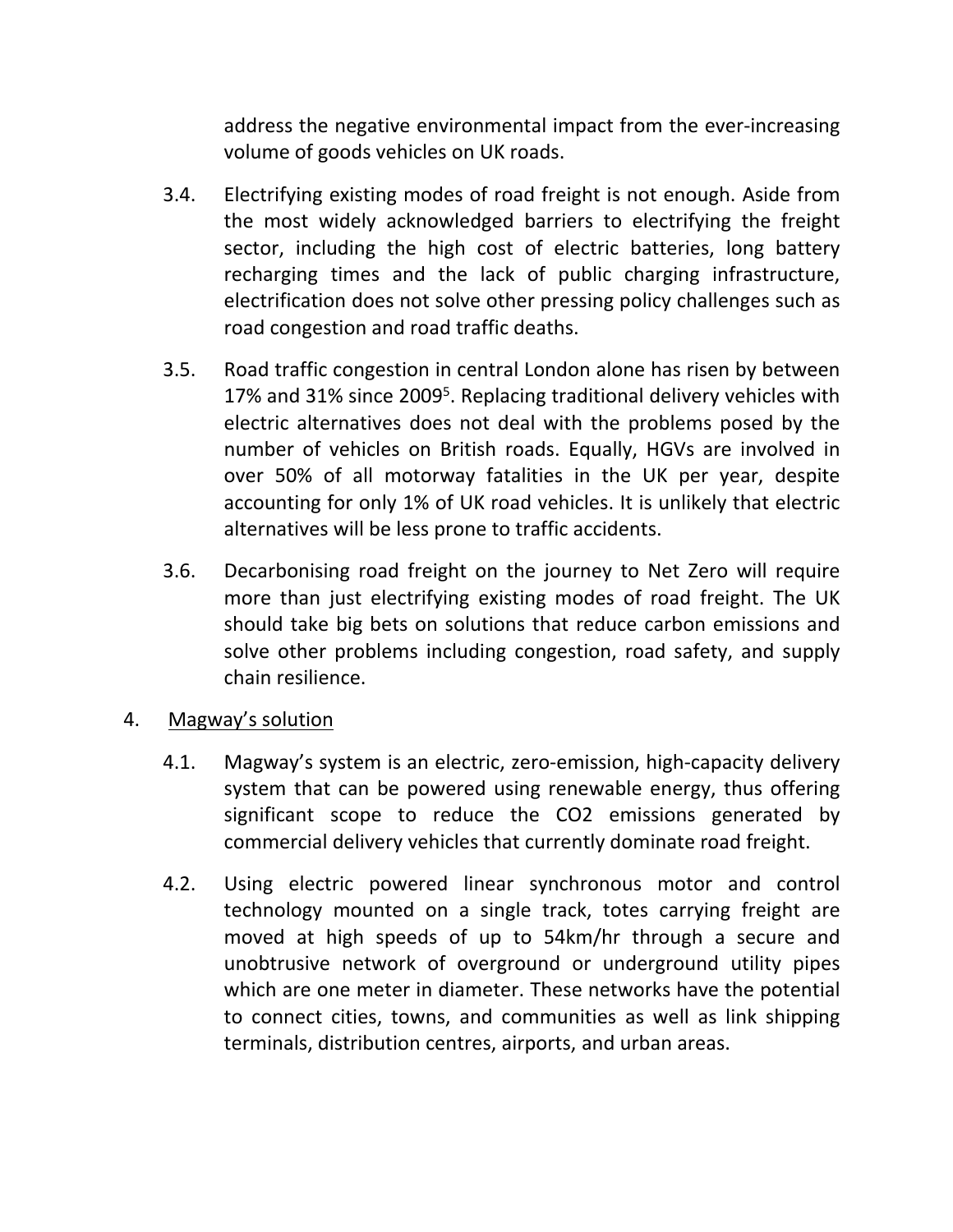- 4.3. Opportunities for road freight decarbonisation will also arise from the greater emphasis on resilient supply chains, especially in the aftermath of the COVID-19 pandemic. Faster digitalisation and automation is the key to optimising logistics and reducing its carbon intensity.
- 4.4. Magway's technology bolsters supply chains through automation. Within the boundaries of a port or airport, Magway can aid the automation of breaking down bulk deliveries for the individual routing of goods and automated reassembly of load at a destination.
- 4.5. Magway's underground system can deliver parcels in a matter of hours and our smart infrastructure ensures parcels are completely trackable every step of the way, allowing precisely timed deliveries and optimal flexibility should deliveries need to be rescheduled. Magway also offers a temperature-controlled supply chain, which is essential for transporting cargo such as fresh food and medicines. This empowers businesses with greater certainty of production, distribution, and sale. This in turn boosts productivity.
- 4.6. In the context of declining numbers of HGV drivers, Magway's driverless technology can provide additional capacity that is less exposed to fluctuations in the labour market.
- 4.7. Magway's high-capacity delivery system is able to dispatch an HGV worth of goods every thirty seconds and a single two-way system has a capacity equivalent to 40,000 HGV journeys a week. This relieves capacity pressure on our roads by replacing polluting vehicles with an automated and discrete system away from view.
- 4.8. Magway has engaged Royal Mail in conversations on parcel delivery and has confirmed that the system is suitable for transporting the majority of Royal Mail parcels. Royal Mail currently handles over half of the UK's international parcel volume.
- 4.9. Magway has been generating revenue from its first commercial agreement since the end of Q1 2021 and is on track to commence the installation of a commercial system on the client site in 2022/23.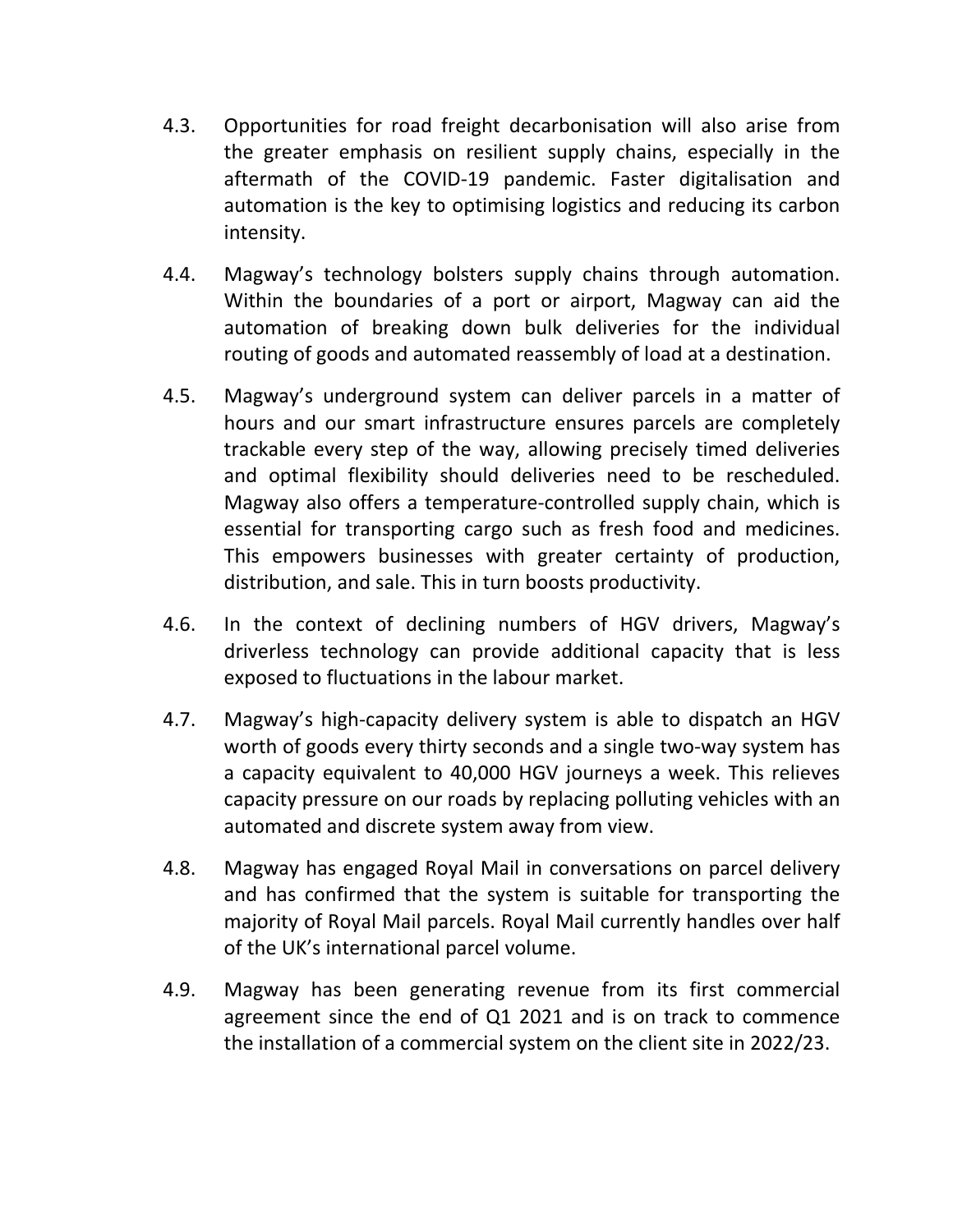- 4.10. Magway is also significantly cheaper than alternatives. Where a new motorway costs £18.6 million per kilometre, Magway's major transport and freight infrastructure costs no more than £2 million per kilometre in a rural area and no more than £8 million per kilometre for two-lane urban systems.
- 5. Next steps
	- 5.1. Magway's smart infrastructure has huge potential to help the freight industry decarbonise, reducing emissions while also combating congestion and supply chain challenges. But we cannot do it alone.
	- 5.2. Robust frameworks, regulation, and opportunities are needed so that innovative solutions like Magway can be applied in commercial contexts. Getting these right will require close cooperation between the Government and industry. To realise Magway's potential to decarbonise the road freight supply chain, it will be imperative for the Government to consider how funding can best be allocated to drive innovation in green transport technologies, to actively explore transport decarbonisation solutions not limited to the simple electrification of existing models, and to facilitate rights-of-way for sustainable infrastructure projects like Magway's.
	- 5.3. As with successfully tackling the COVID-19 pandemic, there is a significant role for private technology companies, like Magway, to play in advising and assisting the Government in its policies. As the Government looks to decarbonise the road freight supply chain, close consultation with relevant businesses will ensure that the most innovative and sustainable solutions are accounted for.
	- 5.4. We appreciate the opportunity to submit evidence to the Transport Select Committee and will happily expand on Magway's solution as is helpful for the Committee.

December 2021

## **Endnotes**

<sup>1</sup> Department for Transport, 'Transport and environment statistics: Autumn 2021', October 2021

<sup>2</sup> Department for Transport, 'Decarbonising Transport: A Better, Greener Britain', 2021